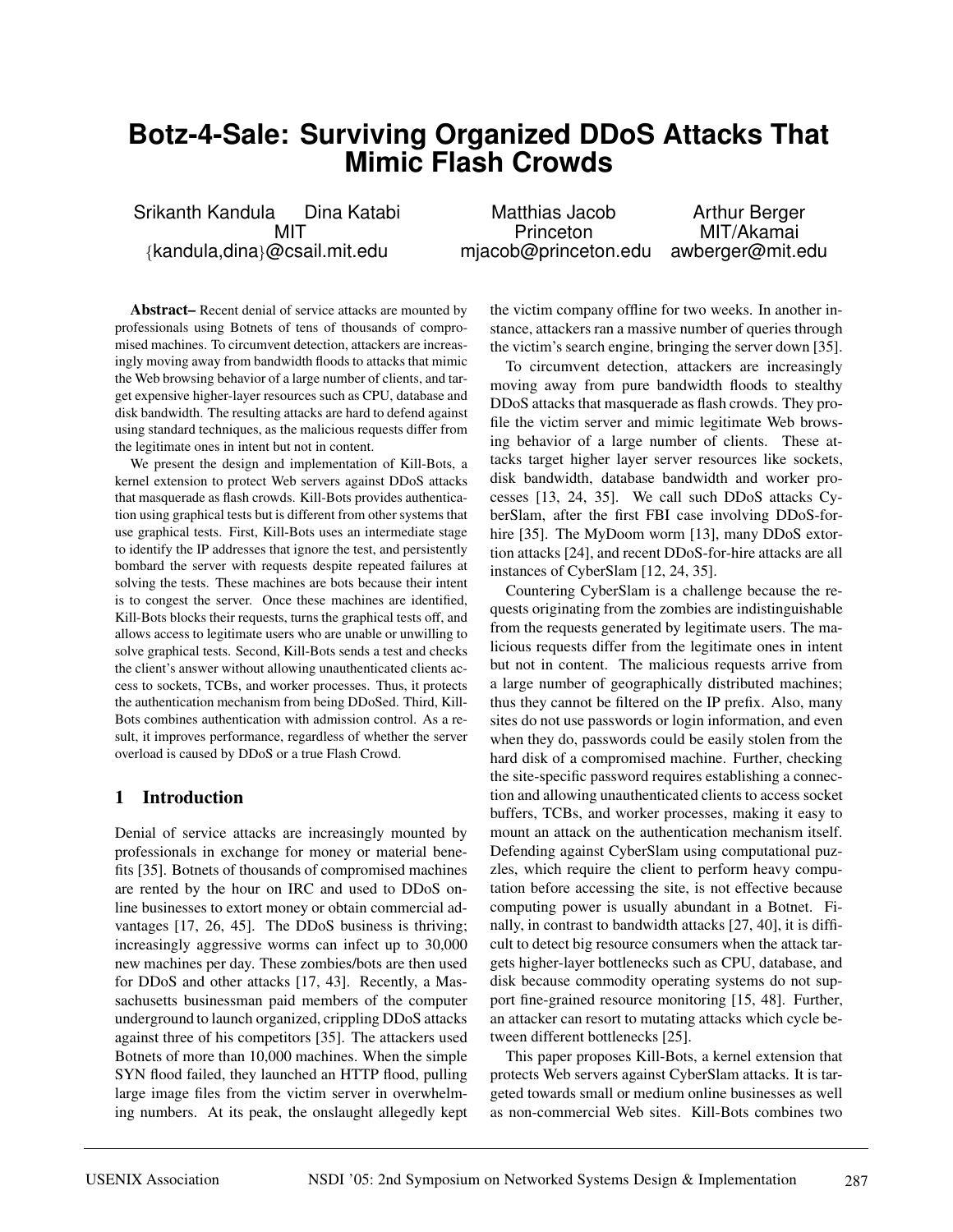functions: authentication and admission control.

**(a) Authentication:** The authentication mechanism is activated when the server is overloaded. It has 2 stages:

- In  $Stage_1$ , Kill-Bots requires each new session to solve a reverse Turing test to obtain access to the server. Humans can easily solve a reverse Turing test, but zombies cannot. We focus on graphical tests [47], though Kill-Bots works with other types of reverse Turing tests. Legitimate clients either solve the test, or try to reload a few times and, if they still cannot access the server, decide to come back later. In contrast, the zombies which want to congest the server continue sending new requests without solving the test. Kill-Bots uses this difference in behavior between legitimate users and zombies to identify the IP addresses that belong to zombies and drop their requests. Kill-Bots uses SYN cookies to prevent spoofing of IP addresses and a Bloom filter to count how often an IP address failed to solve a test. It discards requests from a client if the number of its unsolved tests exceeds a given threshold (e.g., 32).
- Kill-Bots switches to  $Stage_2$  after the set of detected zombie IP addresses stabilizes (i.e., the filter does not learn any new bad IP addresses). In this stage, tests are no longer served. Instead, Kill-Bots relies solely on the Bloom filter to drop requests from malicious clients. This allows legitimate users who cannot, or do not want to solve graphical puzzles access to the server despite the ongoing attack.

**(b) Admission Control:** Kill-Bots combines authentication with admission control. A Web site that performs authentication to protect itself from DDoS encounters a general problem: It has a certain pool of resources, which it needs to divide between authenticating new arrivals and servicing clients that are already authenticated. Devoting excess resources to authentication might leave the server unable to fully serve the authenticated clients, and hence, wastes server resources on authenticating new clients that it cannot serve. On the other hand, devoting excess resources to serving authenticated clients reduces the rate at which new clients are authenticated and admitted, leading to idle periods with no clients in service.

Kill-Bots computes the admission probability  $\alpha$  that maximizes the server's goodput (i.e., the optimal probability with which new clients should be authenticated). It also provides a controller that allows the server to converge to the desired admission probability using simple measurements of the server's utilization. Admission control is a standard mechanism for combating server overload [18, 46, 48], but Kill-Bots examines admission control in the context of malicious clients and connects it with client authentication.

Fig. 1 summarizes Kill-Bots. When a new connection arrives, it is first checked against the list of detected zom-



**Figure 1: Kill-Bots Overview. Note that graphical puzzles** are only served during  $Stage_1$ .

bie addresses. If the IP address is not recognized as a zombie, Kill-Bots admits the connection with probability  $\alpha = f(load)$ . In *Stage*<sub>1</sub>, admitted connections are served a graphical puzzle. If the client solves the puzzle, it is given a Kill-Bots HTTP cookie which allows its future connections, for a short period, to access the server without being subject to admission control and without having to solve new puzzles. In  $Stage_2$ , Kill-Bots no longer issues puzzles; admitted connections are immediately given a Kill-Bots HTTP cookie.

Kill-Bots has a few important characteristics.

- **Kill-Bots addresses graphical tests' bias against users who are unable or unwilling to solve them.** Prior work that employs graphical tests ignores the resulting user inconvenience as well as their bias against blind and inexperienced humans [32]. Kill-Bots is the first system to employ graphical tests to distinguish humans from automated zombies, while limiting their negative impact on legitimate users who cannot or do not want to solve them.
- **Kill-Bots sends a puzzle without giving access to TCBs or socket buffers.** Typically, sending the client a puzzle requires establishing a connection and allowing unauthenticated clients to access socket buffers, TCB's, and worker processes, making it easy to DoS the authentication mechanism itself. Ideally, a DDoS protection mechanism minimizes the resources consumed by unauthenticated clients. Kill-Bots introduces a modification to the server's TCP stack that can send a 1-2 packet puzzle at the end of the TCP handshake without maintaining any connection state, and while preserving TCP congestion control semantics.
- Kill-Bots improves performance, regardless of whether server overload is caused by DDoS attacks or true Flash Crowds, making it the **first system to address both DDoS and Flash Crowds within a single framework**. This is an important side effect of using admission control, which allows the server to admit new connections only if it can serve them.
- In addition, Kill-Bots requires no modifications to client software, is transparent to Web caches, and is robust to a wide variety of attacks (see §4).

We implement Kill-Bots in the Linux kernel and evaluate it in the wide-area network using PlanetLab. Additionally, we conduct an experiment on human users to quantify user willingness to solve graphical puzzles to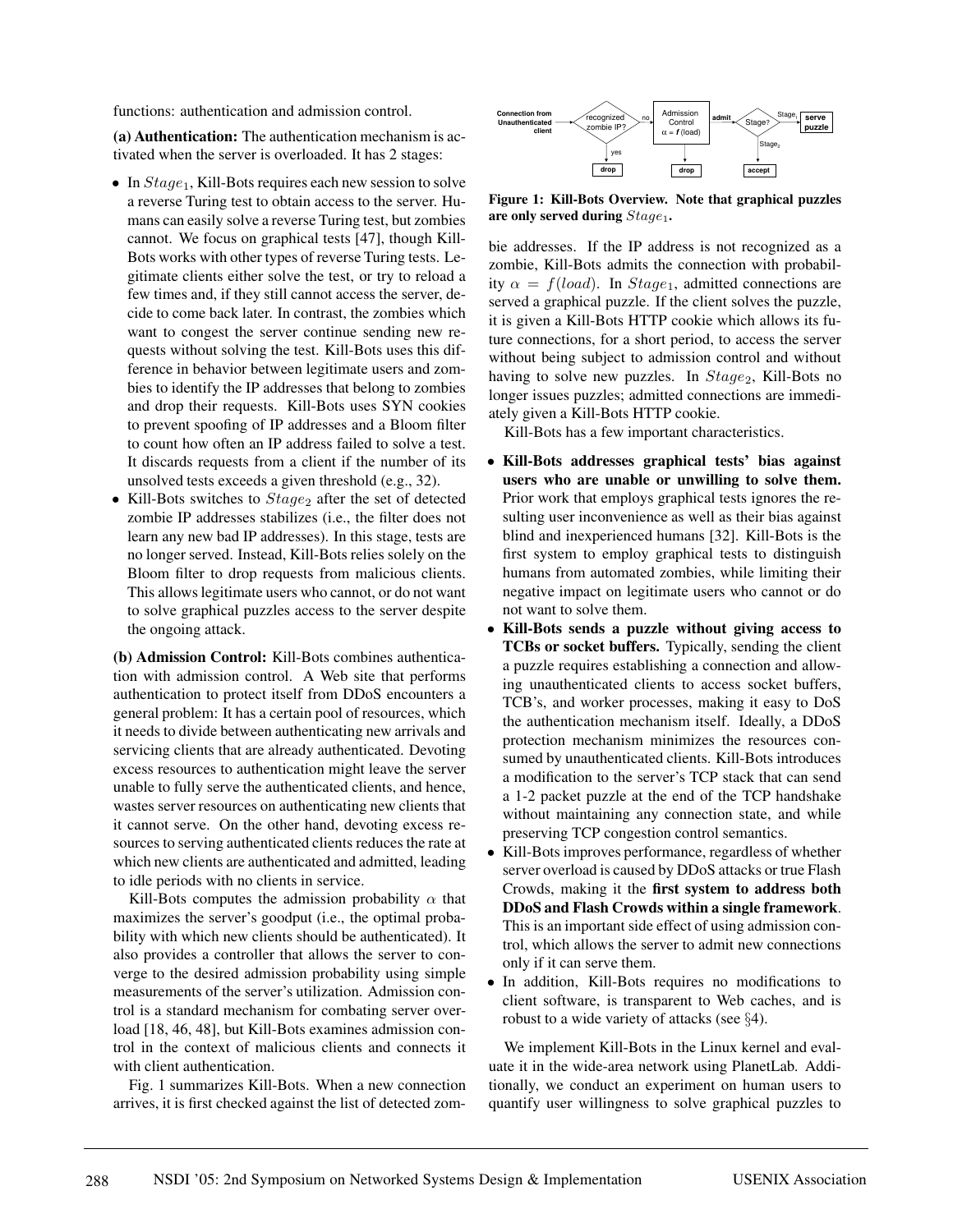access a Web server. On a standard 2GHz Pentium IV machine with 1GB of memory and 512kB L2 cache running a mathopd [9] web-server on top of a modified Linux 2.4.10 kernel, Kill-Bots serves graphical tests in  $31\mu s$ ; identifies malicious clients using the Bloom filter in less than  $1\mu s$ ; and can survive DDoS attacks of up to 6000 HTTP requests per second without affecting response times. Compared to a server that does not use Kill-Bots, our system survives attack rates 2 orders of magnitude higher, while maintaining response times around their values with no attack. Furthermore, in our Flash Crowds experiments, Kill-Bots delivers almost twice as much goodput as the baseline server and improves response times by 2 orders of magnitude. These results are for an event driven OS that relies on interrupts. The per-packet cost of taking an interrupt is fairly large  $\approx 10 \mu s$  [23]. We expect better performance with polling drivers [30].

## **2 Threat Model**

Kill-Bots aims to improve server performance under CyberSlam attacks, which mimic legitimate Web browsing behavior and consume higher layer server resources such as CPU, memory, database and disk bandwidth. Prior work proposes various filters for bandwidth floods [7, 16, 21, 27]; Kill-Bots does not address these attacks. Attacks on the server's DNS entry or on the routing entries are also outside the scope of this paper.

We assume the attacker may control an arbitrary number of machines that can be widely distributed across the Internet. The attacker may also have arbitrarily large CPU and memory resources. An attacker cannot sniff packets on the server's local network or on a major link that carries traffic for a large number of legitimate users. Further, the attacker does not have physical access to the server itself. Finally, the zombies cannot solve the graphical test and the attacker is not able to concentrate a large number of humans to continuously solve puzzles.

# **3 The Design of Kill-Bots**

Kill-Bots is a kernel extension to Web servers. It combines authentication with admission control.

# **3.1 Authentication**

During periods of severe overload, Kill-Bots authenticates clients before granting them service. The authentication has two stages that use different authentication mechanisms. Below, we explain in detail.



**Figure 2: A Kill-Bots server transitions between NORMAL and SUSPECTED ATTACK modes based on server load.**

#### **3.1.1 Activating the Authentication Mechanism**

A Kill-Bots Web-server is in either of two modes, NORMAL or SUSPECTED ATTACK, as shown in Fig. 2. When the Web server perceives resource depletion beyond an acceptable limit,  $\kappa_1$ , it shifts to the SUSPECTED ATTACK mode. In this mode, every new connection has to solve a graphical test before allocation of any state on the server takes place. When the user correctly solves the test, the server grants the client access to the server for the duration of an HTTP session. Connections that began before the server switched to the SUSPECTED ATTACK mode continue to be served normally until they terminate. However, the server will timeout these connections if they last longer than a certain duration (our implementation uses 5 minutes). The server continues to operate in the SUSPECTED ATTACK mode until the load goes down to its normal range and crosses a particular threshold  $\kappa_2 < \kappa_1$ . The load is estimated using an exponential weighted average. The values of  $\kappa_1$  and  $\kappa_2$  will vary depending on the normal server load. For example, if the server is provisioned to work with 40% utilization, then one may choose  $\kappa_1 = 70\%$ and  $\kappa_2 = 50\%$ .

A couple of points are worth noting. First, the server behavior is unchanged in the NORMAL mode, and thus the system has no overhead in the common case of no attack. Second, an attack that forces Kill-Bots to switch back-and-forth between the two modes is harmless because the cost for switching is minimal. The only potential switching cost is the need to timeout very long connections that started in the NORMAL mode. Long connections that started in a prior SUSPECTED ATTACK mode need not be timed out because their users have already been authenticated.

#### **3.1.2 Stage 1: CAPTCHA-Based Authentication**

After switching to the SUSPECTED ATTACK mode, the server enters  $Stage_1$ , in which it authenticates clients using graphical tests, i.e., CAPTCHAs [47], as in Fig. 4.

**(a) Modifications to Server's TCP Stack:** Upon the arrival of a new HTTP request, Kill-Bots sends a graphical test and validates the corresponding answer without allocating any TCBs, socket buffers, or worker processes on the server. We achieve this by a minor modification to the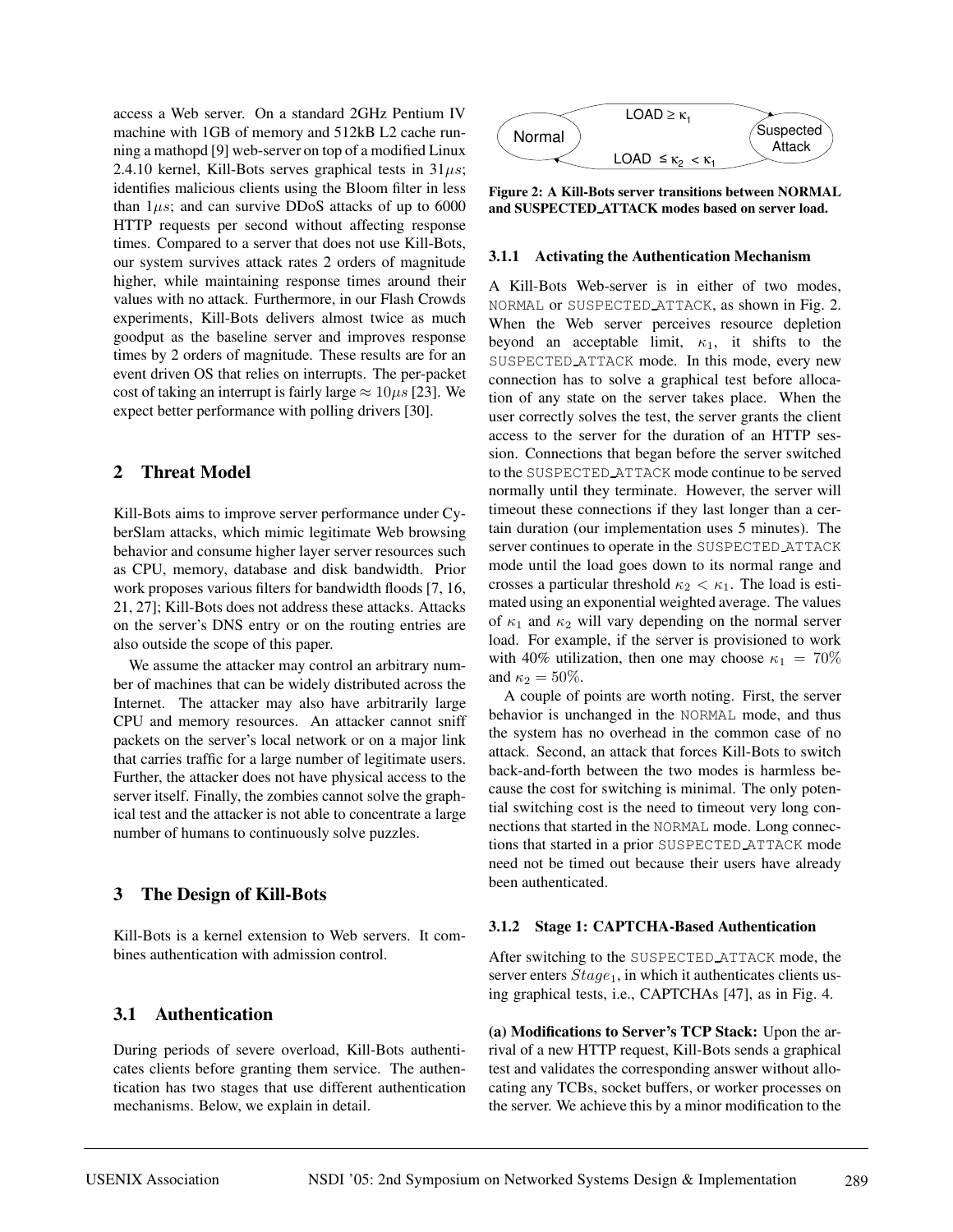

**Figure 3: Kill-Bots modifies server's TCP stack to send tests to new clients without allocating a socket or other connection resources.**



**Figure 4: Screenshot of a graphical puzzle.**



**Figure 5: HTML source for the puzzle**



server TCP stack. As shown in Fig. 3, similarly to a typical TCP connection, a Kill-Bots server responds to a SYN packet with a SYN cookie. The client receives the SYN cookie, increases its congestion window to two packets, transmits a SYNACKACK and the first data packet that usually contains the HTTP request. In contrast to a typical connection, the Kill-Bots kernel does not create a new socket upon completion of the TCP handshake. Instead, the SYNACKACK is discarded because the first data packet from the client repeats the same acknowledgment sequence number as the SYNACKACK.

When the server receives the client's data packet, it checks whether it is a puzzle answer. (An answer has an HTTP request of the form GET /validate?answer=ANSWER<sub>i</sub>, where i is the puzzle id.) If the packet is not an answer, the server replies with a new graphical test, embedded in an HTML form (Fig. 5). Our implementation uses CAPTCHA images that fit in 1- 2 packets. Then, the server immediately closes the connection by sending a FIN packet and does not wait for the FIN ack. On the other hand, the client packet could be a puzzle answer. When a human answers the graphical test, the HTML form (Fig. 5) generates an HTTP request GET /validate?answer=ANSWER<sub>i</sub> that reports the answer to the server. If the packet is an answer, the kernel checks the cryptographic validity of the AN-SWER (see (c) below). If the check succeeds, a socket is established and the request is delivered to the application.

Note the above scheme preserves TCP congestion control semantics, does not require modifying the client software, and prevents attacks that hog TCBs and sockets by establishing connections that exchange no data.

**(b) One Test Per Session:** It would be inconvenient if legitimate users had to solve a puzzle for every HTTP request or every TCP connection. The Kill-Bots server gives an HTTP cookie to a user who solves the test correctly. This cookie allows the user to re-enter the system for a specific period of time,  $T$  (in our implementation,  $T = 30$ min). If a new HTTP request is accompanied by a cryptographically valid HTTP cookie, the Kill-Bots server creates a socket and hands the request to the application without serving a new graphical test.

**(c) Cryptographic Support:** When the Kill-Bots server issues a puzzle, it creates a Token as shown in Fig. 6. The token consists of a 32-bit puzzle ID P, a 96-bit random number  $R$ , the 32-bit creation time  $C$  of the token, and a 32-bit collision-resistant hash of  $P$ ,  $R$ , and  $C$  along with the server secret. The token is embedded in the same HTML form as the puzzle (Fig. 6) and sent to the client.

When a user solves the puzzle, the browser reports the answer to the server along with the Kill-Bots token. The server first verifies the token by recomputing the hash. Second, the server checks the Kill-Bots token to ensure the token was created no longer than 4 minutes ago. Next, the server checks if the answer to the puzzle is correct. If all checks are successful, the server creates a Kill-Bots HTTP cookie and gives it to the user. The cookie is created from the token by updating the token creation time and recording the token in the table of valid Kill-Bots cookies. Subsequently, when a user issues a new TCP connection with an existing Kill-Bots cookie, the server validates the cookie by recomputing the hash and ensuring that the cookie has not expired, i.e., no more than 30 minutes have passed since cookie creation. The Kill-Bots server uses the cookie table to keep track of the number of simultaneous HTTP requests that belong to each cookie. **(d) Protecting Against Copy Attacks:** What if the attacker solves a single graphical test and distributes the HTTP cookie to a large number of bots? Kill-Bots introduces a notion of per-cookie fairness to address this issue. Each correctly answered graphical test allows the client to execute a maximum of 8 simultaneous HTTP requests. Distributing the cookie to multiple zombies makes them compete among themselves for these 8 connections. Most legitimate Web browsers open no more than 8 simultaneous connections to a single server [20].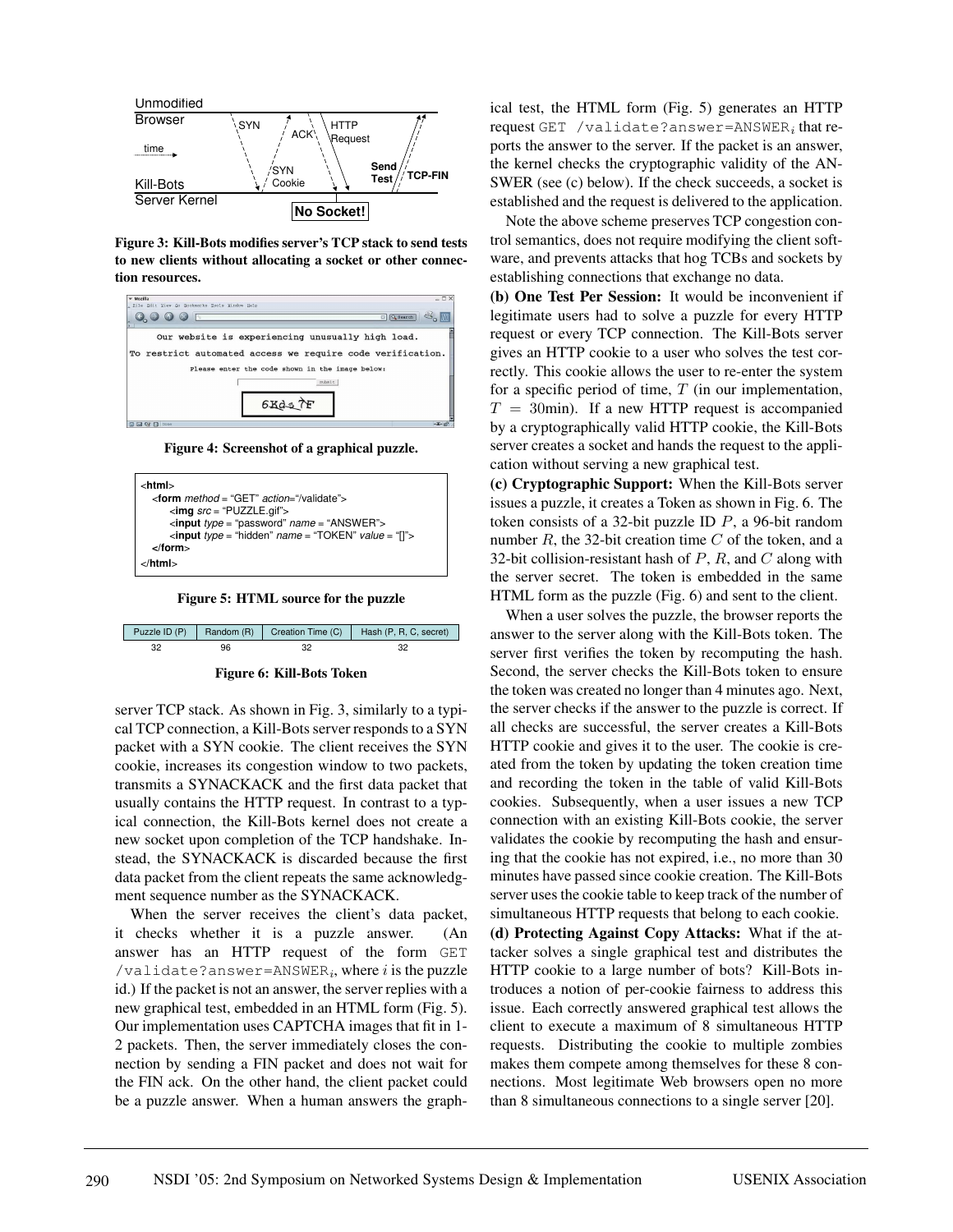#### **3.1.3 Stage 2: Authenticating Users Who Do Not Answer CAPTCHAs**

An authentication mechanism that relies solely on CAPTCHAs has two disadvantages. First, the attacker can force the server to continuously send graphical tests, imposing an unnecessary overhead on the server. Second, and more important, humans who are unable or unwilling to solve CAPTCHAs may be denied service.

To deal with this issue, Kill-Bots distinguishes legitimate users from zombies by their reaction to the graphical test rather than their ability to solve it. Once the zombies are identified, they are blocked from using the server. When presented with a graphical test, legitimate users may react as follows: (1) they solve the test, immediately or after a few reloads; (2) they do not solve the test and give up on accessing the server for some period, which might happen immediately after receiving the test or after a few attempts to reload. The zombies have two options; (1) either imitate human users who cannot solve the test and leave the system after a few trials, in which case the attack has been subverted, or (2) keep sending requests though they cannot solve the test. However, by continuing to send requests without solving the test, the zombies become distinguishable from legitimate users, both human and machine.

In  $Stage_1$ , Kill-Bots tracks how often a particular IP address has failed to solve a puzzle. It maintains a Bloom filter [10] whose entries are 8-bit counters. Whenever a client is given a graphical puzzle, its IP address is hashed and the corresponding entries in the Bloom filter are incremented. In contrast, whenever a client comes back with a correct answer, the corresponding entries in the Bloom filter are decremented. Once all the counters corresponding to an IP address reach a particular threshold  $\xi$ (in our implementation  $\xi$ =32), the server drops all packets from that IP and gives no further tests to that client.

When the attack starts, the Bloom filter has no impact and users are authenticated using graphical puzzles. Yet, as the zombies receive more puzzles and do not answer them, their counters pile up. Once a client has  $\xi$  unanswered puzzles, it will be blocked. As more zombies get blocked, the server's load will decrease and approach its normal level. Once this happens the server no longer issues puzzles; instead it relies solely on the Bloom filter to block requests from the zombie clients. We call this mode  $Stage_2$ . Sometimes the attack rate is so high that even though the Bloom filter catches all attack packets, the overhead of receiving the packets by the device driver dominates. If the server notices that both the load is stable and the Bloom filter is not catching any new zombie IPs, then the server concludes that the Bloom filter has caught all attack IP addresses and switches off issuing puzzles, i.e., the server switches to  $Stage_2$ . If subsequently the

| Var                                       | <b>Description</b>                                             |
|-------------------------------------------|----------------------------------------------------------------|
| $\alpha$                                  | Admission Prob. Drop probability= $1 - \alpha$ .               |
| $\lambda_a$                               | Arrival rate of attacking HTTP requests                        |
| $\lambda_s$                               | Arrival rate of legitimate HTTP sessions                       |
| $\frac{\frac{1}{\mu_p}}{\frac{1}{\mu_h}}$ | Mean time to serve a puzzle                                    |
|                                           | Mean time to serve an HTTP request                             |
| $\rho_p$                                  | Fraction of server time spent in authenticating clients        |
| $\rho_h$                                  | Fraction of server time spent in serving authenticated clients |
| $\rho_i$                                  | Fraction of time the server is idle                            |
| $\frac{1}{q}$                             | Mean # of requests per legitimate session                      |

**Table 1: Variables used in the analysis**

load increases, then the server resumes issuing puzzles.

In our experiments, the Bloom filter detects and blocks all offending clients within a few minutes. In general, the higher the attack rate, the faster the Bloom filter will detect the zombies and block their requests. A full description of the Bloom filter is in §5. We detail Kill-Bots interaction with Web proxies/NATs in §8.

## **3.2 Admission Control**

A Web site that performs authentication to protect itself from DDoS has to divide its resources between authenticating new clients and servicing those already authenticated. Devoting excess resources to authentication might leave the server unable to fully service the authenticated clients; thereby wasting the resources on authenticating new clients that it cannot serve. On the other hand, devoting excess resources to serving authenticated clients may cause the server to go idle because it hasn't authenticated enough new clients. Thus, there is an optimal authentication probability,  $\alpha^*$ , that maximizes the server's goodput.

In [39], we have modeled a server that implements an authentication procedure in the interrupt handler. This is a standard location for packet filters and kernel firewalls [3, 29, 38]. It allows dropping unwanted packets as early as possible. Our model is fairly general and independent of how the authentication is performed. The server may be checking client certificates, verifying their passwords, or asking them to solve a puzzle. Furthermore, we make no assumptions about the distribution or independence of the inter-arrival times of legitimate sessions, or of attacker requests, or of service times.

The model in [39] computes the optimal probability with which new clients should be authenticated. Below, we summarize these results and discuss their implications. Table 1 describes our variables.

When a request from an unauthenticated client arrives, the server attempts to authenticate it with probability  $\alpha$ and drop it with probability  $1 - \alpha$ . The optimal value of  $\alpha$ –i.e., the value that maximizes the server's goodput (the CPU time spent on serving HTTP requests) is:

$$
\alpha^* = \min\left(\frac{q\mu_p}{(B+q)\lambda_s + q\lambda_a}, 1\right), \text{ and } B = \frac{\mu_p}{\mu_h}, (1)
$$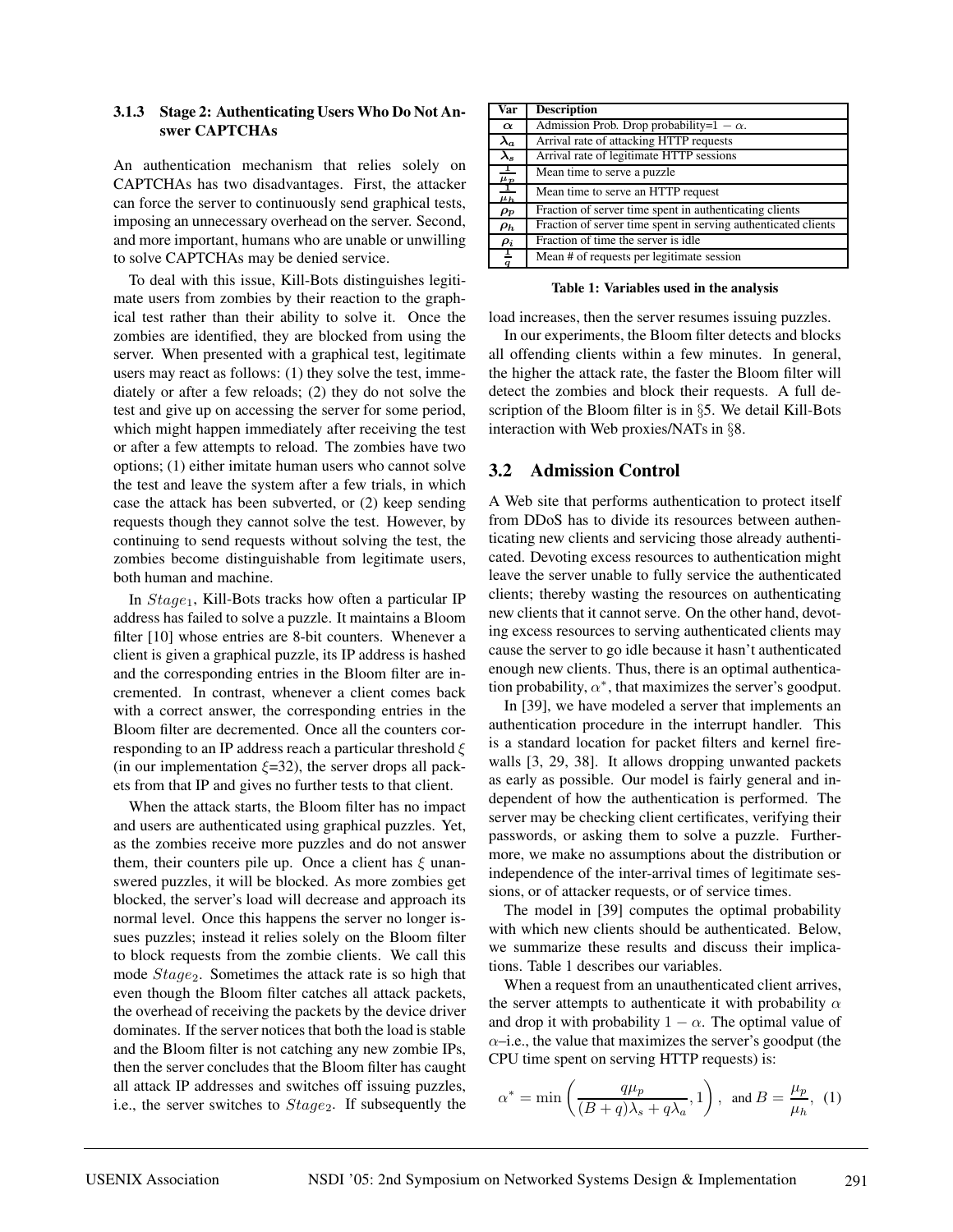

**Figure 7: Comparison of the goodput of a base/unmodified server with a server that uses authentication only (TOP) and a server that uses both authentication & admission control (BOTTOM).** Server load due to legitimate requests is 50%. The graphs show that authentication improves goodput, is even better with admission control, particularly at high attack rates.

where  $\lambda_a$  is the attack request rate,  $\lambda_s$  is the legitimate users' session rate,  $\frac{1}{\mu_p}$  is the average time taken to serve a puzzle,  $\frac{1}{\mu_h}$  is the average time to serve an HTTP request, and  $\frac{1}{q}$  is the average number of requests in a session. This yields an optimal server goodput, which is given by:

$$
\rho_g^* = \min\left(\frac{\lambda_s}{q\mu_h}, \frac{\lambda_s}{(1 + \frac{q}{B})\lambda_s + q\frac{\lambda_a}{B}}\right). \tag{2}
$$

In comparison, a server that does not use authentication has goodput:

$$
\rho_g^b = \min\left(\frac{\lambda_s}{q\mu_h}, \frac{\lambda_s}{\lambda_s + q\lambda_a}\right). \tag{3}
$$

To combat DDoS, authentication should consume fewer resources than service, i.e.,  $\mu_p >> \mu_h$ . Hence,  $B >> 1$ , and the server with authentication can survive attack rates that are  $B$  times larger without loss in goodput.

Also, compare the optimal goodput,  $\rho_g^*$ , with the goodput of a server that implements authentication without admission control (i.e.,  $\alpha = 1$ ) given by:

$$
\rho_g^a = \min\left(\frac{\lambda_s}{q\mu_h}, \max\left(0, 1 - \frac{\lambda_a + \lambda_s}{\mu_p}\right)\right). \quad (4)
$$

For attack rates,  $\lambda_a > \mu_p$ , the goodput of the server with no admission goes to zero, whereas the goodput of the server that uses admission control decreases gracefully.

Fig. 7 illustrates the above results: A Pentium-IV, 2.0GHz 1GB RAM, machine serves 2-pkt puzzles at a peak rate of 6000/sec ( $\mu_p = 6000$ ). Assume, conservatively, that each HTTP request fetches 15KB files ( $\mu_h$  =



**Figure 8: Phase plot showing how Kill-Bots adapts the admission probability to operate at a high goodput**

1000), that a user makes 20 requests in a session ( $q =$  $1/20$ ) and that the normal server load is 50%. By substituting in Eqs. 3, 4, and 2, Fig. 7 compares the goodput of a server that does not use authentication ( base server) with the goodput of a server with authentication only ( $\alpha = 1$ ), and a server with both authentication and admission control ( $\alpha = \alpha^*$ ). The top graph shows that authentication improves server goodput. The bottom graph shows the additional improvement from admission control.

#### **3.3 Adaptive Admission Control**

How to make the server function at the optimal admission probability? Computing  $\alpha^*$  from Eq. 1 requires values for parameters that are typically unknown at the server and change over time, such as the attack rate,  $\lambda_a$ , the legitimate session rate,  $\lambda_s$ , and the number of requests per session,  $\frac{1}{q}$ .

To deal with the above difficulty, Kill-Bots uses an adaptive scheme. Based on simple measurements of the server's idle cycles, Kill-Bots adapts the authentication probability  $\alpha$  to gradually approach  $\alpha^*$ . Let  $\rho_i$ ,  $\rho_p$ ,  $\rho_h$  denote the fraction of time the server is idle, serving puzzles and serving HTTP requests respectively. We have:

$$
\rho_h + \rho_p + \rho_i = 1. \tag{5}
$$

If the current authentication probability  $\alpha < \alpha^*$ , the authenticated clients are too few and the server will spend a fraction of its time idle, i.e.,  $\rho_i > 0$ . In contrast, if  $\alpha > \alpha^*$ , the server authenticates more clients than it can serve and  $\rho_i = 0$ . The optimal probability  $\alpha^*$  occurs when the idle time transitions to zero. Thus, the controller should increase  $\alpha$  when the server experiences a substantial idle time and decrease  $\alpha$  otherwise.

However, the above adaptation rule is not as simple as it sounds. We use Fig. 8 to show the *relation* between the fraction of time spent on authenticating clients  $\rho_p$  and that spent serving HTTP requests  $\rho_h$ . The line labeled "Zero Idle Cycles" refers to the states in which the system is highly congested  $\rho_i = 0 \rightarrow \rho_p + \rho_h = 1$ . The line labeled "Underutilized" refers to the case in which the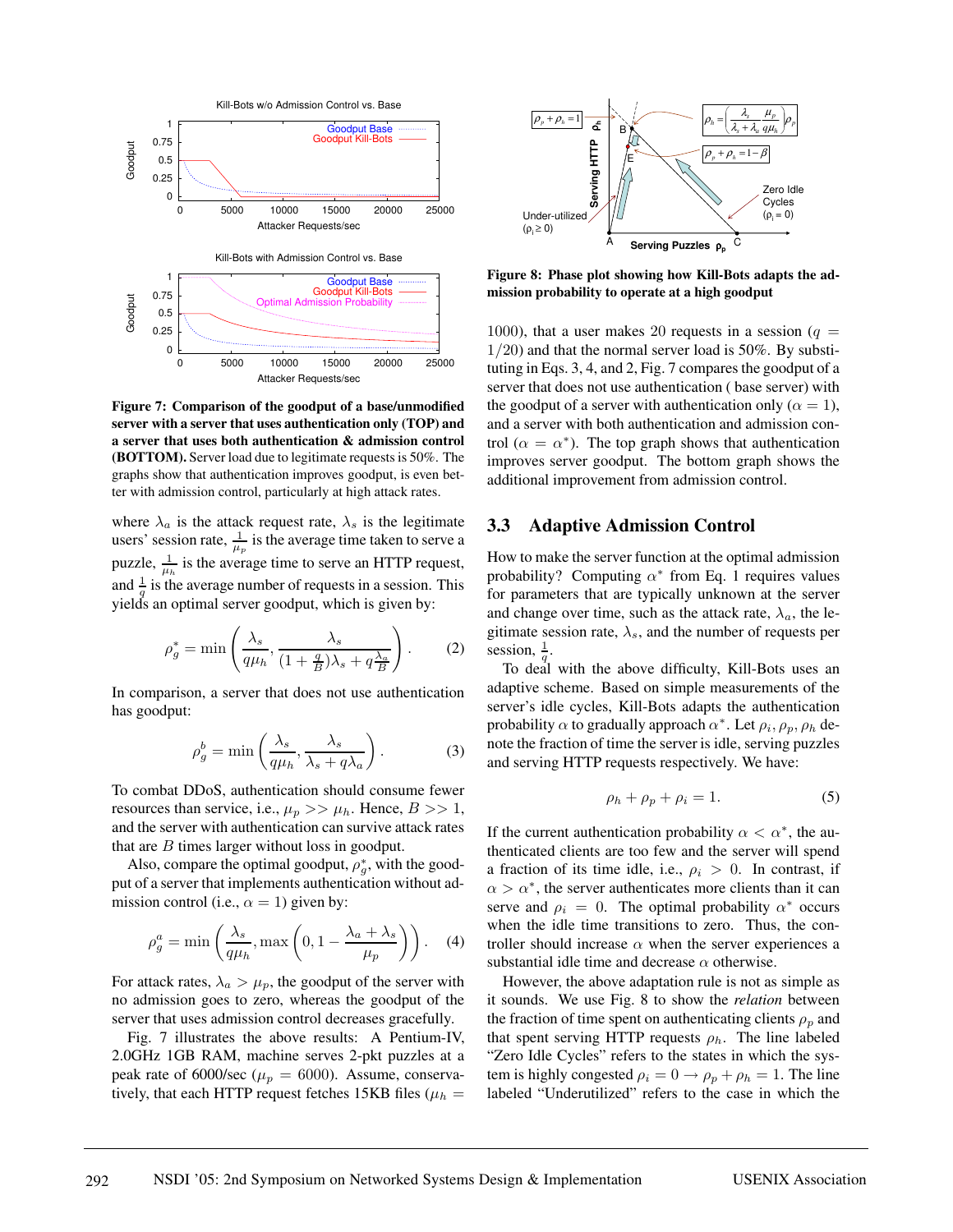system has some idle cycles, i.e.,  $\alpha < \alpha^*$ . In this case, a fraction  $\alpha$  of all arrivals are served puzzles. The average time to serve a puzzle is  $\frac{1}{\mu_p}$ . Thus, the fraction of time the server is serving puzzles  $\rho_p = \alpha \frac{\lambda_s + \lambda_a}{\mu_p}$ . Further, an  $\alpha$ fraction of legitimate sessions have their HTTP requests served. Thus, the fraction of time the server serves HTTP is  $\rho_h = \alpha \frac{\lambda_s}{q \mu_h}$ , where  $\frac{1}{\mu_h}$  is the per-request average service time, and  $\frac{1}{q}$  is the average number of requests in a session. Consequently,

$$
\forall \alpha < \alpha^* \; : \quad \rho_h = \left(\frac{\lambda_s}{\lambda_s + \lambda_a} \frac{\mu_p}{q \mu_h}\right) \rho_p,
$$

which is the line labeled "Underutilized" in Fig. 8. As the fraction of time the system is idle  $\rho_i$  changes, the system state moves along the solid line segments  $A \rightarrow B \rightarrow C$ . Ideally, one would like to operate the system at point B which maximizes the system's goodput,  $\rho_q = \rho_h$ , and corresponds to  $\alpha = \alpha^*$ . However, it is difficult to operate at point B because the system cannot tell whether it is at B or not; all points on the segment B–C exhibit  $\rho_i = 0$ . It is easier to stabilize the system at point E where the system is slightly underutilized because small deviations from E exhibit a change in the value of  $\rho_i$ , which we can measure. We pick E such that the fraction of idle time at E is  $\beta = \frac{1}{8}$ .

Next, we would like to decide how aggressively to adapt  $\alpha$ . Substituting the values of  $\rho_p$  and  $\rho_h$  from the previous paragraph in Eq. 5 yields:

$$
\forall \alpha < \alpha^* : \alpha \left( \frac{\lambda_a + \lambda_s}{\mu_p} + \frac{\lambda_s}{q\mu_h} \right) = 1 - \rho_i.
$$

Hence,  $\forall \alpha[t], \alpha[t + \tau] < \alpha^*$ :

$$
\frac{\alpha[t+\tau]}{\alpha[t]} = \frac{1-\rho_i[t+\tau]}{1-\rho_i[t]} \Rightarrow \frac{\Delta\alpha}{\alpha[t]} = \frac{\Delta\rho_i}{1-\rho_i[t]},
$$

where  $\alpha[t]$  and  $\alpha[t + \tau]$  correspond to the values at time t and  $\tau$  seconds later. Thus, every  $\tau=10$ s, we adapt the admission probability according to the following rules:

$$
\Delta \alpha = \begin{cases}\n\gamma_1 \alpha \frac{\rho_i - \beta}{1 - \rho_i}, & \rho_i \ge \beta \\
-\gamma_2 \alpha \frac{\beta - \rho_i}{1 - \rho_i}, & 0 < \rho_i < \beta \\
-\gamma_3 \alpha. & \rho_i = 0\n\end{cases}
$$
\n(6)

where  $\gamma_1$ ,  $\gamma_2$ , and  $\gamma_3$  are constants, which Kill-Bots set to  $\frac{1}{8}$ ,  $\frac{1}{4}$ , and  $\frac{1}{4}$  respectively. The above rules move  $\alpha$ proportionally to how far the system is from the chosen equilibrium point E, unless there are no idle cycles. In this case,  $\alpha$  is decreased aggressively to go back to the stable regime around point E.

## **4 Security Analysis**

This section discusses Kill-Bots's ability to handle a variety of attacks from a determined adversary.

**(a) Socially-engineered attack:** In a socially-engineered attack, the adversary tricks a large number of humans to solving puzzles on his behalf. Recently, spammers employed this tactic to bypass graphical tests that Yahoo and Hotmail use to prevent automated creation of email accounts [4]. The spammers ran a porn site that downloaded CAPTCHAs from the Yahoo/Hotmail email creation Web page, forced its own visitors to solve these CAPTCHAs before granting access, and used these answers to create new email accounts.

Kill-Bots is much more resilient to socially engineered attacks. In contrast to email account creation where the client is given an ample amount of time to solve the puzzle, puzzles in Kill-Bots expire 4 minutes after they have been served. Thus, the attacker cannot accumulate a store of answers from human users to mount an attack. Indeed, the attacker needs a *continuous* stream of visitors to his site to be able to sustain a DDoS attack. Further, Kill-Bots maintains a loose form of fairness among authenticated clients, allowing each of them a maximum of 8 simultaneous connections. To grab most of the server's resources, an attacker needs to maintain the number of authenticated malicious clients much larger than that of legitimate users. For this, the attacker needs to control a server at least as popular as the victim Web server. Such a popular site is an asset. It is unlikely that the attacker will jeopardize his popular site to DDoS an equally or less popular Web site. Furthermore, one should keep in mind that security is a moving target; by forcing the attacker to resort to socially engineered attacks, we made the attack harder and the probability of being convicted higher.

**(b) Polluting the Bloom filter:** The attacker may try to spoof his IP address and pollute the Bloom filter, causing Kill-Bots to mistake legitimate users as malicious. This attack however is not possible because SYN cookies prevent IP spoofing and Bloom filter entries are modified *after* the SYN cookie check succeeds (Fig. 10).

**(c) Copy attacks:** In a copy attack, the adversary solves one graphical puzzle, obtains the corresponding HTTP cookie, and distributes it to many zombies to give them access to the Web site. It might seem that the best solution to this problem is to include a secure one-way hash of the IP address of the client in the cookie. Unfortunately, this approach does not deal well with proxies or mobile users. Kill-Bots protects against copy attacks by limiting the number of in-progress requests per puzzle answer. Our implementation sets this limit to 8.

**(d) Replay attacks:** A session cookie includes a secure hash of the time it was issued and is only valid during a certain time interval. If an adversary tries to replay a session cookie outside its time interval it gets rejected. An attacker may solve one puzzle and attempt to replay the "answer" packet to obtain many Kill-Bots cookies. Recall that when Kill-Bots issues a cookie for a valid an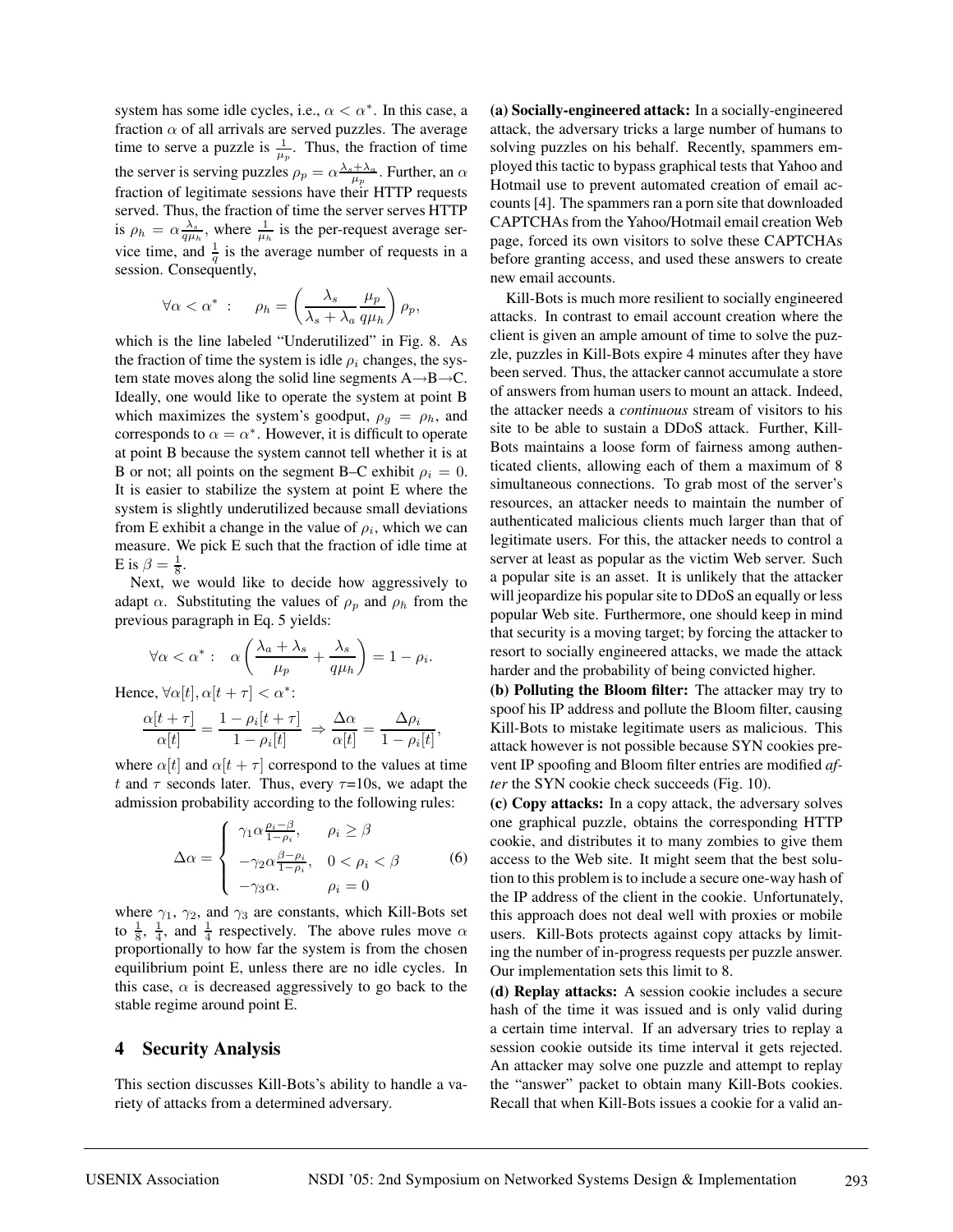swer, the cookie is an updated form of the token (Fig 6). Hence, replaying the "answer" yields the same cookie.

**(e) Database attack:** The adversary might try to collect all possible puzzles and the corresponding answers. When a zombie receives a puzzle, it searches its database for the corresponding answer, and sends it back to the server. To protect from this attack, Kill-Bots uses a large number of puzzles and periodically replaces puzzles with a new set. Generation of the graphical puzzles is relatively easy [47]. Further, the space of all possible graphical puzzles is huge. Building a database of these puzzles and their answers, distributing this database to all zombies, and ensuring they can search it and obtain answers within 4 minutes (lifetime of a puzzle) is very difficult.

**(f) Concerns regarding in-kernel HTTP header processing:** Kill-Bots does not parse HTTP headers; it pattern matches the arguments to the GET and the Cookie: fields against the fixed string *validate* and against a 192 bit Kill-Bots cookie respectively. The pattern-matching is done in-place, i.e. without copying the packet and is cheap;  $\langle 8\mu s \rangle$  per request (§6.1.2).

**(g) Breaking the CAPTCHA:** Prior work on automatically solving simple CAPTCHAs exists [33], but such programs are not available to the public for security reasons [33]. However, when one type of CAPTCHAs get broken, Kill-Bots can switch to a different kind.

# **5 Kill-Bots System Architecture**

Fig. 9 illustrates the key components of Kill-Bots, which we briefly describe below.

**(a) The Puzzle Manager** consists of two components. First, a user-space stub that asynchronously generates new puzzles and notifies the kernel-space portion of the Puzzle Manager of their locations. Generation of the graphical puzzles is relatively easy [1], and can either be done on the server itself in periods of inactivity (at night) or on a different dedicated machine. Also puzzles may be purchased from a trusted third party. The second component is a kernel-thread that periodically loads new puzzles from disk into the in-memory Puzzle Table.

**(b) The Request Filter (RF)** processes every incoming TCP packet addressed to port 80. It is implemented in the bottom half of the interrupt handler to ensure that unwanted packets are dropped as early as possible.

Fig. 10 provides a flowchart representation of the RF code. When a TCP packet arrives for port 80, the RF first checks whether it belongs to an established connection in which case the packet is immediately queued in the socket's receive buffer and left to standard kernel processing. Otherwise the filter checks whether the packet starts a new connection (i.e., is it a SYN?), in which case, the RF replies with a SYNACK that contains a standard SYN cookie. If the packet is not a SYN, the RF examines



**Figure 9: A Modular representation of the Kill-Bots code.**

whether it contains any data; if not, the packet is dropped without further processing. Next, the RF performs two inexpensive tests in an attempt to drop unwanted packets quickly. It hashes the packet's source IP address and checks whether the corresponding entries in the Bloom filter have all exceeded  $\xi$  unsolved puzzles, in which case the packet is dropped. Otherwise, the RF checks that the acknowledgment number is a valid SYN cookie.

If the packet passes all of the above checks, the RF looks for 3 different possibilities: (1) this might be the first data packet from an unauthenticated client, and thus it goes through admission control and is dropped with probability  $1 - \alpha$ . If accepted, the RF sends a puzzle and terminates the connection immediately; (2) this might be from a client that has already received a puzzle and is coming back with an answer. In this case, the RF verifies the answer and assigns the client an HTTP cookie, which allows access to the server for a period of time; (3) it is from an authenticated client that has a Kill-Bots HTTP cookie and is coming back to retrieve more objects. If none of the above is true, the RF drops this packet. These checks are ordered according to their increasing cost to shed attackers as cheaply as possible.

**(c) The Puzzle Table** maintains the puzzles available to be served to users. To avoid races between writes and reads to the table, we divide the Puzzle Table into two memory regions, a write window and a read window. The Request Filter fetches puzzles from the read window, while the Puzzle Manager loads new puzzles into the write window periodically in the background. Once the Puzzle Manager loads a fresh window of puzzles, the read and write windows are swapped atomically.

**(d) The Cookie Table** maintains the number of concurrent connections for each HTTP cookie (limited to 8).

**(e) The Bloom Filter** counts unanswered puzzles for each IP address, allowing the Request Filter to block requests from IPs with more than  $\xi$  unsolved puzzles. Our implementation sets  $\xi = 32$ . Bloom filters are characterized by the number of counters  $N$  and the number of hash functions  $k$  that map keys onto counters. Our implementation uses  $N = 2^{20}$  and  $k = 2$ . Since a potentially large set of keys (32-bit IPs), are mapped onto much smaller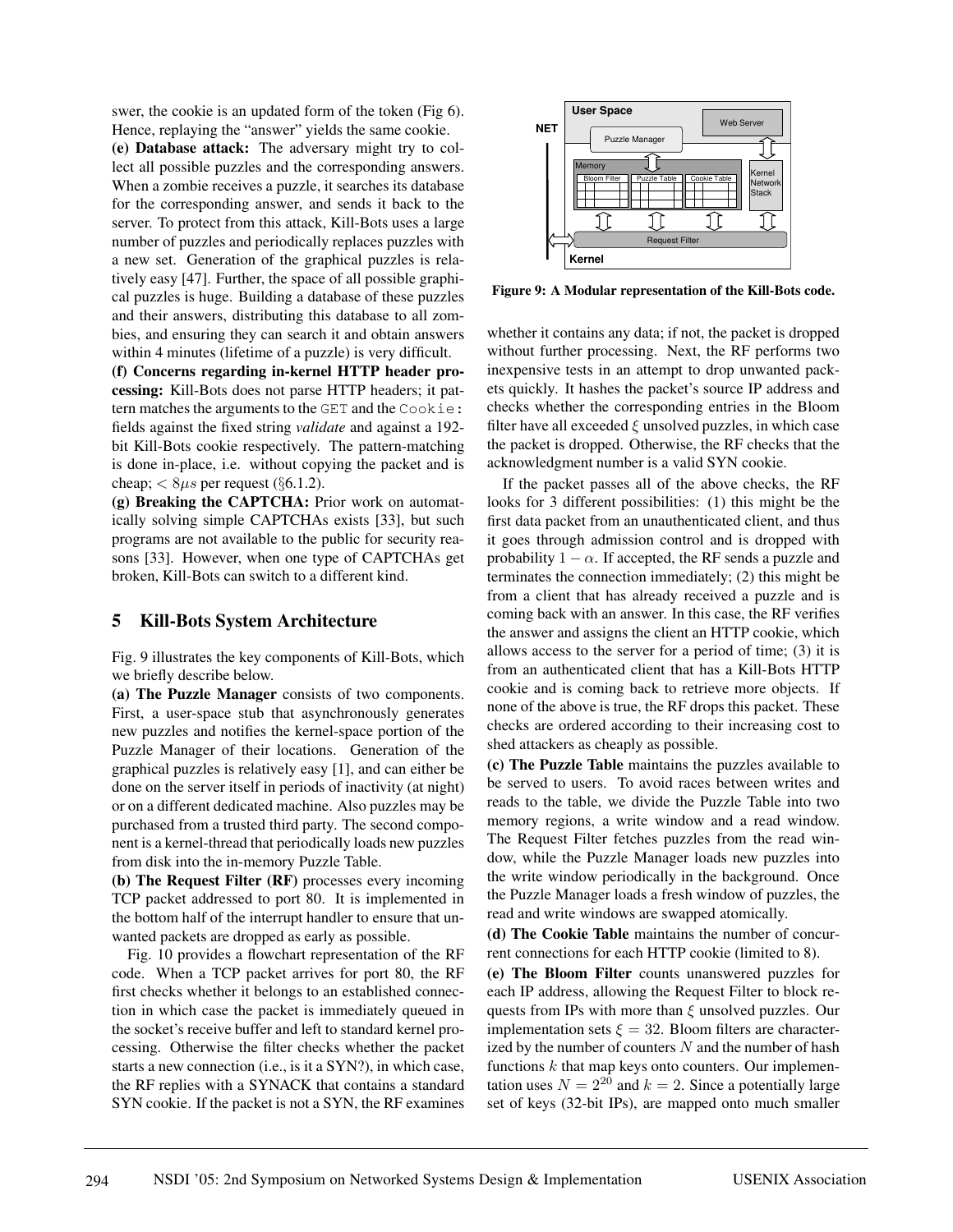storage (N counters), Bloom filters are essentially lossy. This means that there is a non-zero probability that all  $k$  counters corresponding to a legitimate user pile up to  $\xi$  due to collisions with zombies. Assuming a distinct zombies and uniformly random hash functions, the probability a legitimate client is classified as a zombie is approximately  $(1 - e^{-ka/N})^k \approx (\frac{ka}{N})^k$ . Given our choice of N and k, this probability for  $75,000$  zombies is 0.023.

# **6 Evaluation**

We evaluate a Linux-based kernel implementation of Kill-Bots in the wide-area network using PlanetLab.

# **6.1 Experimental Environment**

**(a) Web Server:** The web server is a 2GHz P4 with 1GB RAM and  $512kB$  L2 cache running an unmodified mathopd [9] web-server on top of a modified Linux 2.4.10 kernel. We chose mathopd because of its simplicity. The Kill-Bots implementation consists of (1) 300 lines of modifications to kernel code, mostly in the TCP/IP protocol stack and (2) 500 additional lines for implementing the puzzle manager, the bloom filter and the adaptive controller. To obtain realistic server workloads, we replicate both static and dynamic content served by two web-sites, the CSAIL web-server and a Debian mirror.

**(b) Modeling Request Arrivals:** Legitimate clients generate requests by replaying HTTP traces collected at the CSAIL web-server and a Debian mirror. Multiple segments of the trace are played simultaneously to control the load generated by legitimate clients. A zombie issues requests at a desired rate by randomly picking a URI (static/dynamic) from the content available on the server. **(c) Experiment Setup:** We evaluate Kill-Bots in the wide-area network using the setup in Fig. 11. The Web server is connected to a 100Mbps Ethernet. We launch CyberSlam attacks from 100 different nodes on Planet-Lab using different port ranges to simulate multiple attackers per node. Each PlanetLab node simulates up to 256 zombies—a total of 25,600 attack clients. We emulate legitimate clients on machines connected over the Ethernet, to ensure that any difference in their performance is due to the service they receive from the Web server, rather than wide-area path variability.

**(d) Emulating Clients:** We use WebStone2.5 [2] to emulate both legitimate Web clients and attackers. WebStone is a benchmarking tool that issues HTTP requests to a web-server given a specific distribution over the requests. We extended WebStone in two ways. First, we added support for HTTP sessions, cookies, and for replaying requests from traces. Second, we need the clients to issue requests at specific rate independent of how the webserver responds to the load. For this, we rewrote Web-



**Figure 10: The path traversed by new sessions in Kill-Bots.** This code-path is implemented by the Request Filter module.



| <b>Function</b>            | <b>CPU</b> Latency |
|----------------------------|--------------------|
| <b>Bloom Filter Access</b> | $.7 \ \mu s$       |
| Processing HTTP Header     | $8 \mu s$          |
| <b>SYN Cookie Check</b>    | 11 $\mu s$         |
| Serving puzzle             | $31 \mu s$         |

**Table 2: Kill-Bots Microbenchmarks**

Stone's networking code using libasync [28], an asynchronous socket library.

## **6.1.1 Metrics**

We evaluate Kill-Bots by comparing the performance of a base server (i.e., a server with no authentication) with its Kill-Bots mirror operating under the same conditions. Server performance is measured using these metrics:

**(a) Goodput of legitimate clients:** The number of bytes per second delivered to *all* legitimate client applications. Goodput ignores TCP retransmissions and is averaged over 30s windows.

**(b) Response times of legitimate clients:** The elapsed time before a request is completed or timed out. We timeout incomplete requests after 60s.

**(c) Cumulative number of legitimate requests dropped:** The total number of legitimate requests dropped since the beginning of the experiment.

#### **6.1.2 Microbenchmarks**

We run microbenchmarks on the Kill-Bots kernel to measure the time taken by the various modules. We use the x86 rdtsc instruction to obtain fine-grained timing information; rdtsc reads a hardware timestamp counter that is incremented once every CPU cycle. On our 2GHz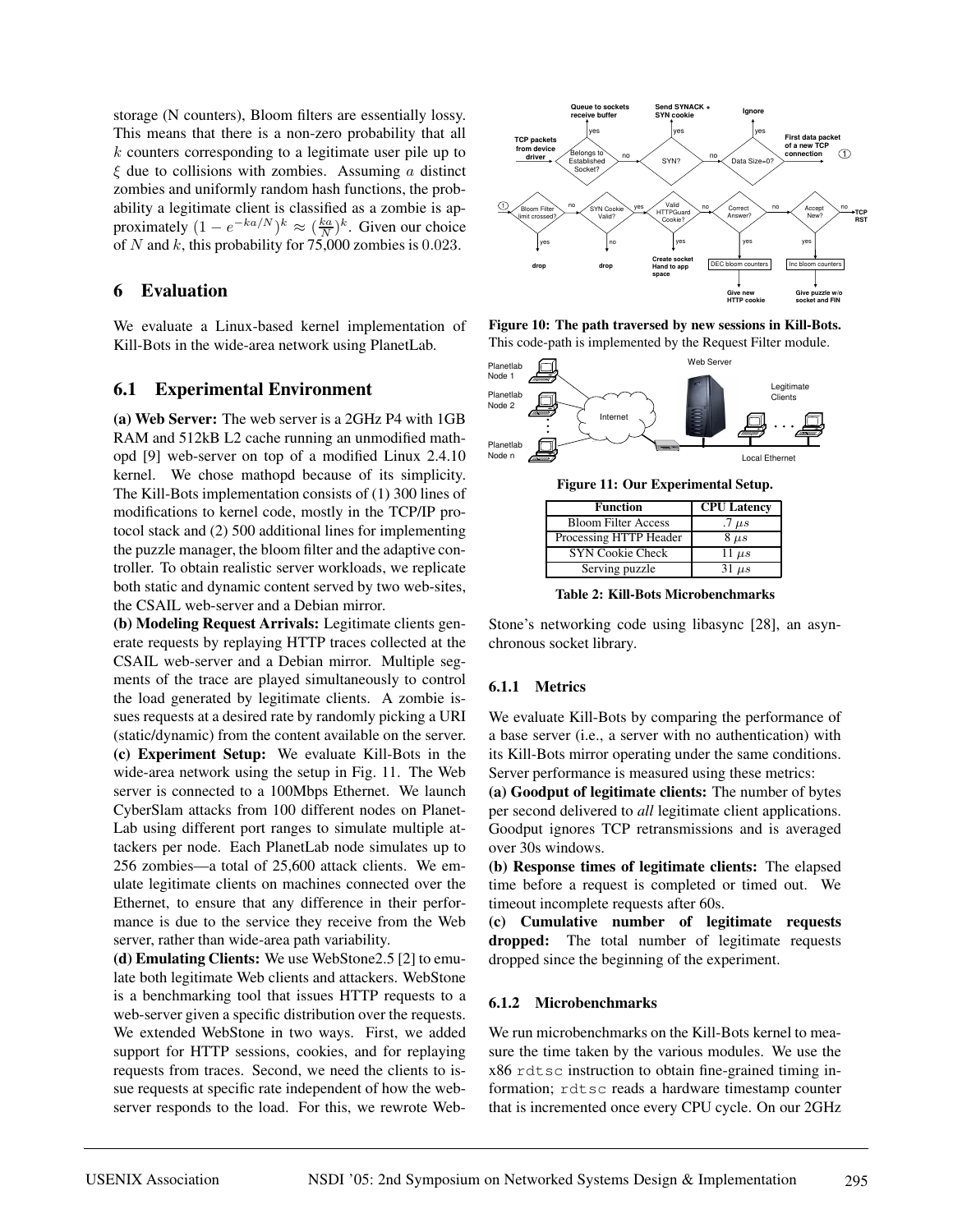

**Figure 12: Kill-Bots under CyberSlam:** Goodput and average response time of legitimate users at different attack rates for both a base server and its Kill-Bots version. Kill-Bots substantially improves server performance at high attack rates.

web-server, this yields a resolution of 0.5 nanoseconds. The measurements are for CAPTCHAs of 1100 bytes.

Table 2 shows our microbenchmarks. The overhead for issuing a graphical puzzle is  $\approx 40 \mu s$  (process http header +serve puzzle), which means that the CPU can issue puzzles faster than the time to transmit a 1100B puzzle on our 100Mb/s Ethernet. However, the authentication cost is dominated by standard kernel code for processing incoming TCP packets, mainly the interrupts ( $\approx 10 \mu s$  per packet [23], about 10 packets per TCP connection). Thus, the CPU is the bottleneck for authentication and as shown in §6.4, performing admission control based on CPU utilization is beneficial.

Note also that checking the Bloom filter is much cheaper than other operations including the SYN cookie check. Hence, for incoming requests, we perform the Bloom filter check before the SYN cookie check (Fig. 14). In  $Stage_2$ , the Bloom filter drops all zombie packets; hence performance is limited by the cost for interrupt processing and device driver access. We conjecture that using polling drivers [23, 30] will improve performance at high attack rates.

#### **6.2 Kill-Bots under CyberSlam**

We evaluate the performance of Kill-Bots under Cyber-Slam attacks, using the setting described in §6.1. We also assume only 60% of the legitimate clients solve the CAPTCHAs; the others are either unable or unwilling to solve them. This is supported by the results in §6.6.

Fig. 12 compares the performance of Kill-Bots with a base (i.e., unmodified) server, as the attack request rate increases. Fig. 12a shows the goodput of both servers. Each point on the graph is the average goodput of the server in the first twelve minutes after the beginning of the attack. A server protected by Kill-Bots endures attack rates multiple orders of magnitude higher than the base server. At very high attack rates, the goodput of the Kill-Bots server decreases as the cost of processing interrupts becomes excessive. Fig. 12b shows the response time of both web servers. The average response time experienced by legitimate users increases dramatically when the base



**Figure 13: Comparison of Kill-Bots' performance to server with no attackers when only 60% of the legitimate users solve puzzles.** Attack lasts from 600s to 2400s. (a) Goodput quickly improves once bloom catches all attackers. (b) Response times improve as soon as the admission control reacts to the beginning of attack. (c) Admission control is useful both in  $Stage_1$  and in  $Stage_2$ , after bloom catches all zombies. Puzzles are turned off when Kill-Bots enters  $Stage_2$  improving goodput.

server is under attack. In contrast, the average response time of users accessing a Kill-Bots server is unaffected by the ongoing attack.

Fig. 13 shows the dynamics of Kill-Bots during a Cy-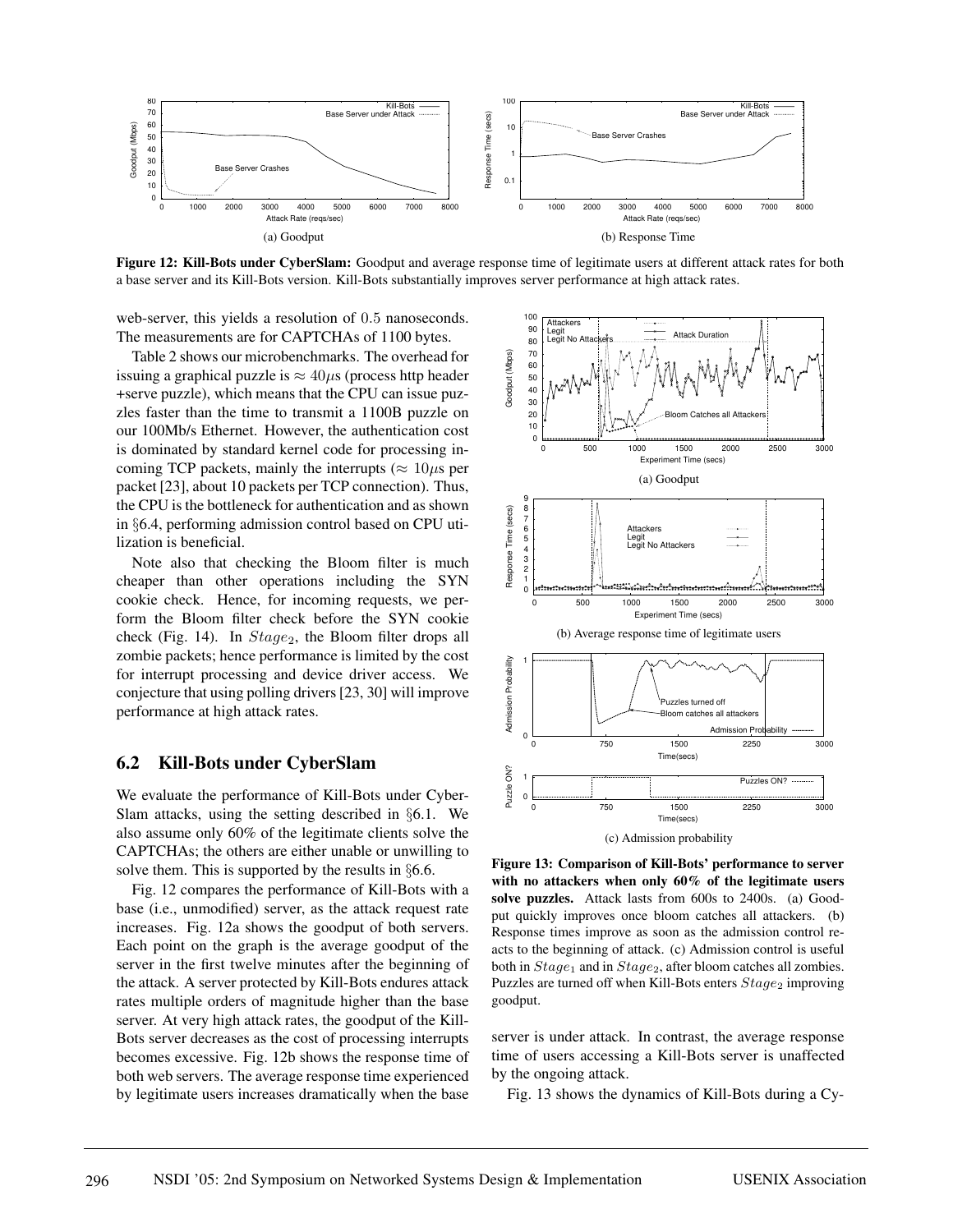

**Figure 14: Kill-Bots under Flash Crowds:** The Flash Crowd event lasts from  $t=1200s$  to  $t=3000s$ . Though Kill-Bots has a slightly lower throughput, its Goodput is much higher and its avg. response time is lower.

berSlam attack, with  $\lambda_a = 4000$  req/s. The figure also shows the goodput and mean response time with no attackers, as a reference. The attack begins at  $t = 600$ s and ends at  $t = 2400$ s. At the beginning of the attack, the goodput decreases (Fig. 13a) and the mean response time increases (Fig. 13b). Yet, quickly the admission probability decreases (Fig. 13c), causing the mean response time to go back to its value when there is no attack. The goodput however stays low because of the relatively high attack rate, and because many legitimate users do not answer puzzles. After a few minutes, the Bloom filter catches all zombie IPs, causing puzzles to no longer be issued (Fig. 13c). Kill-Bots now moves to  $Stage_2$ and performs authentication based on just the Bloom filter. This causes a large increase in goodput (Fig. 13a) due to both the admission of users who were earlier unwilling or unable to solve CAPTCHAs and the reduc-



**Figure 15: Cumulative numbers of dropped requests and dropped sessions** under a Flash Crowd event lasting from  $t =$  $1200s$  to  $t = 3000s$ . Kill-Bots adaptively drops sessions upon arrival, ensuring that accepted sessions obtain full service, i.e. have fewer requests dropped.

tion in authentication cost. In this experiment, despite the ongoing CyberSlam attack, Kill-Bots' performance in  $Stage_2$  ( $t = 1200s$  onwards), is close to that of a server not under attack. Note that the normal load significantly varies with time and the adaptive controller (Fig. 13c) reacts to this load  $t \in [1200, 2400]$ s, keeping response times low, yet providing reasonable goodput.

### **6.3 Kill-Bots under Flash Crowds**

We evaluate the behavior of Kill-Bots under a Flash Crowd. We emulate a Flash Crowd by playing our Web logs at a high speed to generate an average request rate of 2000 req/s. The request rate when there is no flash crowd is 300 req/s. This matches Flash Crowd request rates reported in prior work [19, 20]. In our experiment, a Flash Crowd starts at  $t = 1200s$  and ends at  $t = 3000s$ .

Fig. 14 compares the performance of the base server against its Kill-Bots mirror during the Flash Crowd event. The figure shows the dynamics as functions of time. Each point in each graph is an average measurement over a 30s interval. We first show the total throughput of both servers in Fig. 14a. Kill-Bots has slightly lower throughput for two reasons. First, Kill-Bots attempts to operate at  $\beta$ =12% idle cycles rather than at zero idle cycles. Second, Kill-Bots uses some of the bandwidth to serve puzzles. Fig. 14b reveals that the throughput figures are misleading; though Kill-Bots has a slightly lower throughput than the base server, its goodput is substantially higher (almost 100% more). This indicates that the base server wasted its throughput on retransmissions and incomplete transfers. Fig. 14c provides further supporting evidence– Kill-Bots drastically reduces the avg. response time.

That Kill-Bots improves server performance during Flash Crowds might look surprising. Although all clients in a Flash Crowd can answer the graphical puzzles, Kill-Bots computes an admission probability  $\alpha$  such that the system only admits users it can serve. In contrast, a base server with no admission control accepts additional requests even when overloaded. Fig. 14d supports this argument by showing how the admission probability  $\alpha$ changes during the Flash Crowd event to allow the server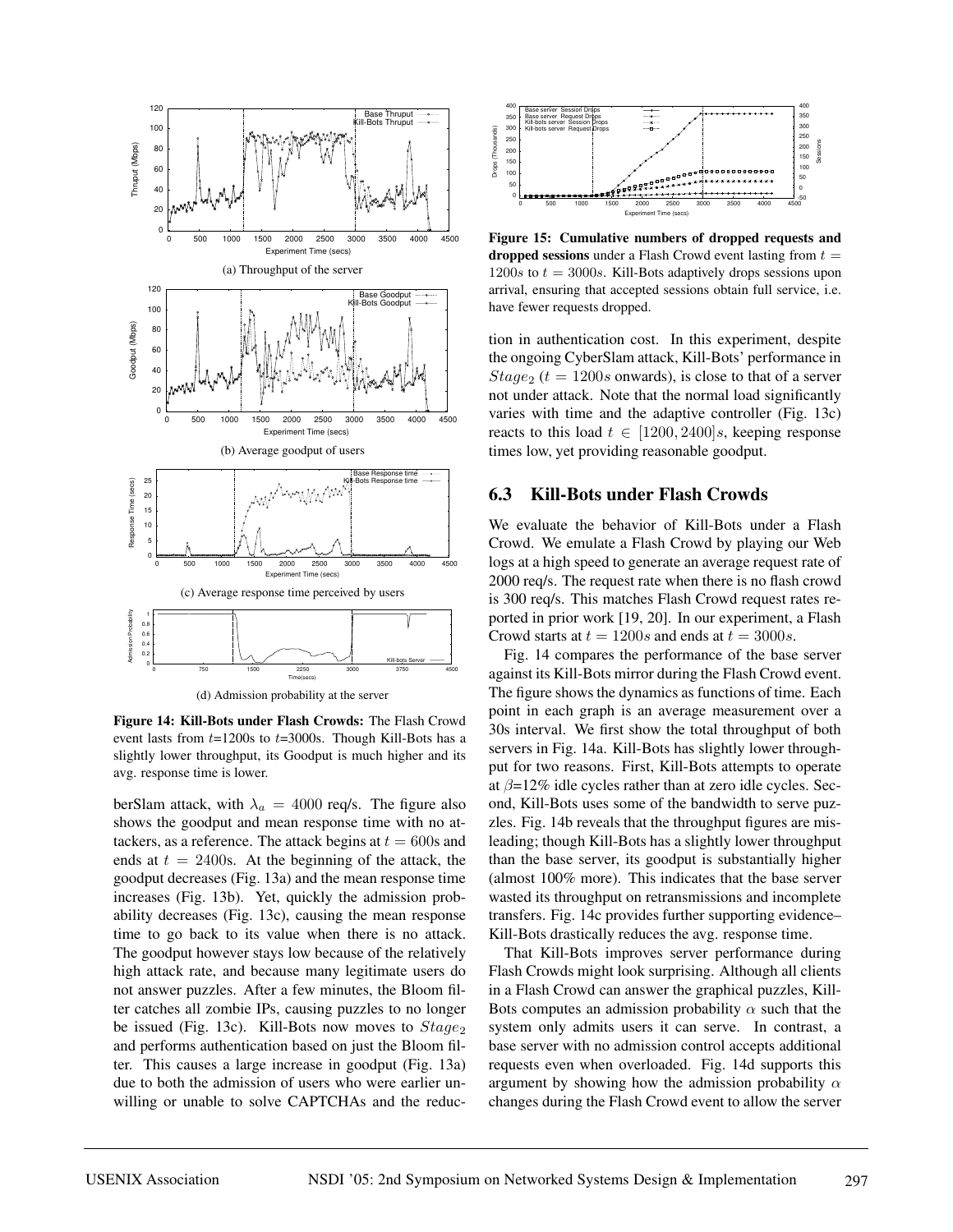to shed away the extra load.

Finally, Fig. 15 shows the cumulative number of dropped requests and dropped sessions during the Flash Crowd event for both the base server and the Kill-Bots server. Interestingly, the figure shows that Kill-Bots drops more sessions but fewer requests than the base server. The base server accepts new sessions more often than Kill-Bots but keeps dropping their requests. Kill-Bots drops sessions upon arrival, but once a session is admitted it is given a Kill-Bots cookie which allows it access to the server for 30min.

Note that Flash Crowds is just one example of a scenario in which Kill-Bots only needs to perform admission control. Kill-Bots can easily identify such scenarios–high server load but few bad bloom entries. Kill-Bots decouples authentication from admission control by no longer issuing puzzles; instead every user that passes the admission control check gets a Kill-Bots cookie.

## **6.4 Importance of Admission Control**

In §3.2, using a simple model, we showed that authentication is not enough, and good performance requires admission control. Fig. 16 provides experimental evidence that confirms the analysis. The figure compares the goodput of a version of Kill-Bots that uses only puzzle-based authentication, with a version that uses both puzzle-based authentication and admission control. We turn off the Bloom filter in these experiments because we are interested in measuring the goodput gain obtained only from admission control. The results in this figure are fairly similar to those in Fig. 7; admission control dramatically increases server resilience and performance.

#### **6.5 Impact of Different Attack Strategies**

The attacker might try to increase the severity of the attack by prolonging the time until the Bloom filter has discovered all attack IPs and blocked them, i.e., by delaying transition from  $Stage_1$  to  $Stage_2$ . To do so, the attacker uses the zombie IP addresses slowly, keeping fresh IPs for as long as possible. We show that the attacker does not gain much by doing so. Indeed, there is a tradeoff between using all zombie IPs quickly to create a severe attack for a short period vs. using them slowly to prolong a milder attack.

Fig. 17 shows the performance of Kill-Bots under two attack strategies; A fast strategy in which the attacker introduces a fresh zombie IP every 2.5 seconds, and a slow strategy in which the attacker introduces a fresh zombie IP every 5 seconds. In this experiment, the total number of zombies in the Botnet is 25000 machines, and the aggregate attack rate is constant and fixed at  $\lambda_a = 4000$ req/s. The figure shows that the fast attack strategy causes



**Figure 16: Server goodput substantially improves with adaptive admission control.** Figure is similar to Fig. 7 but is based on wide-area experiments rather than analysis. (For clarity, the Bloom filter is turned off in this experiment.)



(b) Average response time of legitimate users

**Figure 17: Comparison between 2 attack strategies;** A fast strategy that uses all fresh zombie IPs in a short time, and a slow strategy that consumes fresh zombie IPs slowly. Graphs show a tradeoff; the slower the attacker consumes the IPs, the longer it takes the Bloom filter to detect all zombies. But the attack caused by the slower strategy though lasts longer has a milder impact on the goodput and response time.

a short but high spike in mean response time, and a substantial reduction in goodput that lasts for a short interval (about 13 minutes), until the Bloom filter catches the zombies. On the other hand, the slow strategy affects performance for a longer interval ( $\sim$  25 min) but has a milder impact on goodput and response time.

## **6.6 User Willingness to Solve Puzzles**

We conducted a user study to evaluate the willingness of users to solve CAPTCHAs. We instrumented our research group's Web server to present puzzles to 50% of all external accesses to the *index.html* page. Clients that answer the puzzle correctly are given an HTTP cookie that allows them access to the server for an hour. The experiment lasted from Oct. 3 until Oct. 7. During that period, we registered a total of 973 accesses to the page, from 477 distinct IP addresses.

We compute two types of results. First, we filter out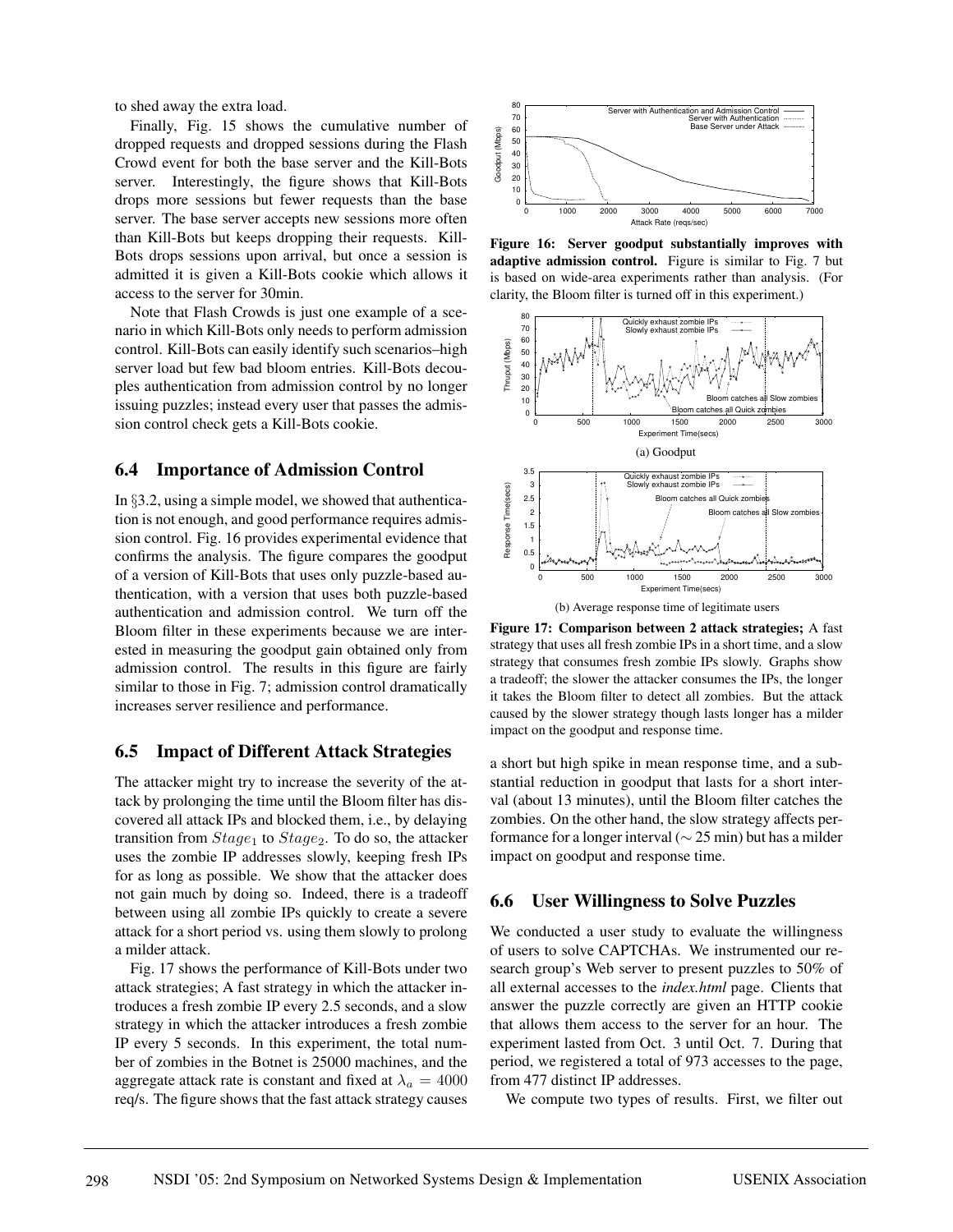| Case                                   | $\%$ Users |
|----------------------------------------|------------|
| Answered puzzle                        | 55%        |
| Interested surfers who answered puzzle | 74%        |

**Table 3: The percentage of users who answered a graphical puzzle to access the Web server.** We define interested surfers as those who access two or more pages on the Web site.

requests from known robots, using the User-Agent field, and compute the fraction of clients who answered our puzzles. We find that 55% of all clients answered the puzzles. It is likely that some of the remaining requests are also from robots but don't use well-known User-Agent identifiers, so this number underestimates the fraction of humans that answered the puzzles. Second, we distinguish between clients who check only the group's main page and leave the server, and those who follow one or more links. We call the latter *interested surfers*. We would like to check how many of the interested surfers answered the graphical puzzle because these users probably bring more value to the Web site. We find that 74% of interested users answer puzzles. Table 3 summarizes our results. These results may not be representative of users in the Internet, as the behavior of user populations may differ from one server to another.

# **7 Related Work**

Related work falls into the following areas.

**(a) Denial of Service:** Much prior work on DDoS describes specific attacks (e.g., SYN flood [36], Smurf [11], reflector attacks [34] etc.), and presents detection techniques or countermeasures. In contrast to Kill-Bots, prior work focuses on lower layers attacks and bandwidth floods. The backscatter technique [31] detects DDoS sources by monitoring traffic to unused segments of the IP address space. Traceback [40] uses in-network support to trace offending packets to their source. Many variations to the traceback idea detect low-volume attacks [5, 41, 49]. Others detect bandwidth floods by mismatch in the volumes of traffic [16] and some [27] pushback filtering to throttle traffic closer to its source. Anderson et al. [7] propose that routers only forward packets with capabilities. Juels and Brainard [8] first proposed computational client puzzles as a SYN flood defense. Some recent work uses overlays as distributed firewalls [6, 21]. Clients can only access the server through the overlay nodes, which filter packets. The authors of [32] propose to use graphical tests in the overlay. Their work is different from ours because Kill-Bots uses CAPTCHAs only as an intermediate stage to identify the offending IPs. Further, Kill-Bots combines authentication with admission control and focusses on efficient kernel implementation.

**(b) CAPTCHAs:** Our authentication mechanism uses graphical tests or CAPTCHAs [47]. Several other reverse

Turing tests exist [14, 22, 37]. CAPTCHAs are currently used by many online businesses (e.g. Yahoo!, Hotmail). **(c) Flash Crowds and Server Overload:** Prior work [18, 48] shows that admission control improves server perfomance under overload. Some admission control schemes [15, 46] manage OS resources better. Others [20] persistently drop TCP SYN packets in routers to tackle Flash Crowds. Still others [42, 44] shed extra load onto an overlay or a peer-to-peer network. Kill-Bots couples admission control with authentication.

# **8 Limitations & Open Issues**

A few limitations and open issues are worth discussing. First, Kill-Bots interacts in a complex manner with Web Proxies and NATs, which multiplex a single IP address among multiple users. If all clients behind the proxy are legitimate users, then sharing the IP address has no impact. In contrast, if a zombie shares the proxy IP with legitimate clients and uses the proxy to mount an attack on the Web server, Kill-Bots may block all subsequent requests from the proxy IP address. To ameliorate such fate-sharing, Kill-Bots increments the Bloom counter by 1 when giving out a puzzle but decrements the Bloom counters by  $x > 1$  whenever a puzzle is answered. Kill-Bots picks x based on server policy. If  $x > 1$ , the proxy IP will be blocked only if the zombies traffic forwarded by the proxy/NAT is at least  $x - 1$  times the legitimate traffic from the proxy. Further, the value of  $x$  can be adapted; if the server load is high even after the Bloom filter stops catching new IPs, Kill-Bots decreases the value of  $x$  because it can no longer afford to serve a proxy that has such a large number of zombies behind it.

Second, Kill-Bots has a few parameters that we have assigned values based on experience. For example, we set the Bloom filter threshold  $\xi = 32$  because even legitimate users may drop puzzles due to congestion or indecisiveness and should not be punished. There is nothing special about 32, we only need a value that is neither too big nor too small. Similarly, we allow a client that answers a CAPTCHA a maximum of 8 parallel connections as a trade-off between the improved performance gained from parallel connections and the desire to limit the loss due to a compromised cookie.

Third, Kill-Bots assumes that the first data packet of the TCP connection will contain the GET and Cookie lines of the HTTP request. In general the request may span multiple packets, but we found this to happen rarely.

Forth, the Bloom filter needs to be flushed eventually since compromised zombies may turn into legitimate clients. The Bloom filter can be cleaned either by resetting all entries simultaneously or by decrementing the various entries at a particular rate. In the future, we will examine which of these two strategies is more suitable.